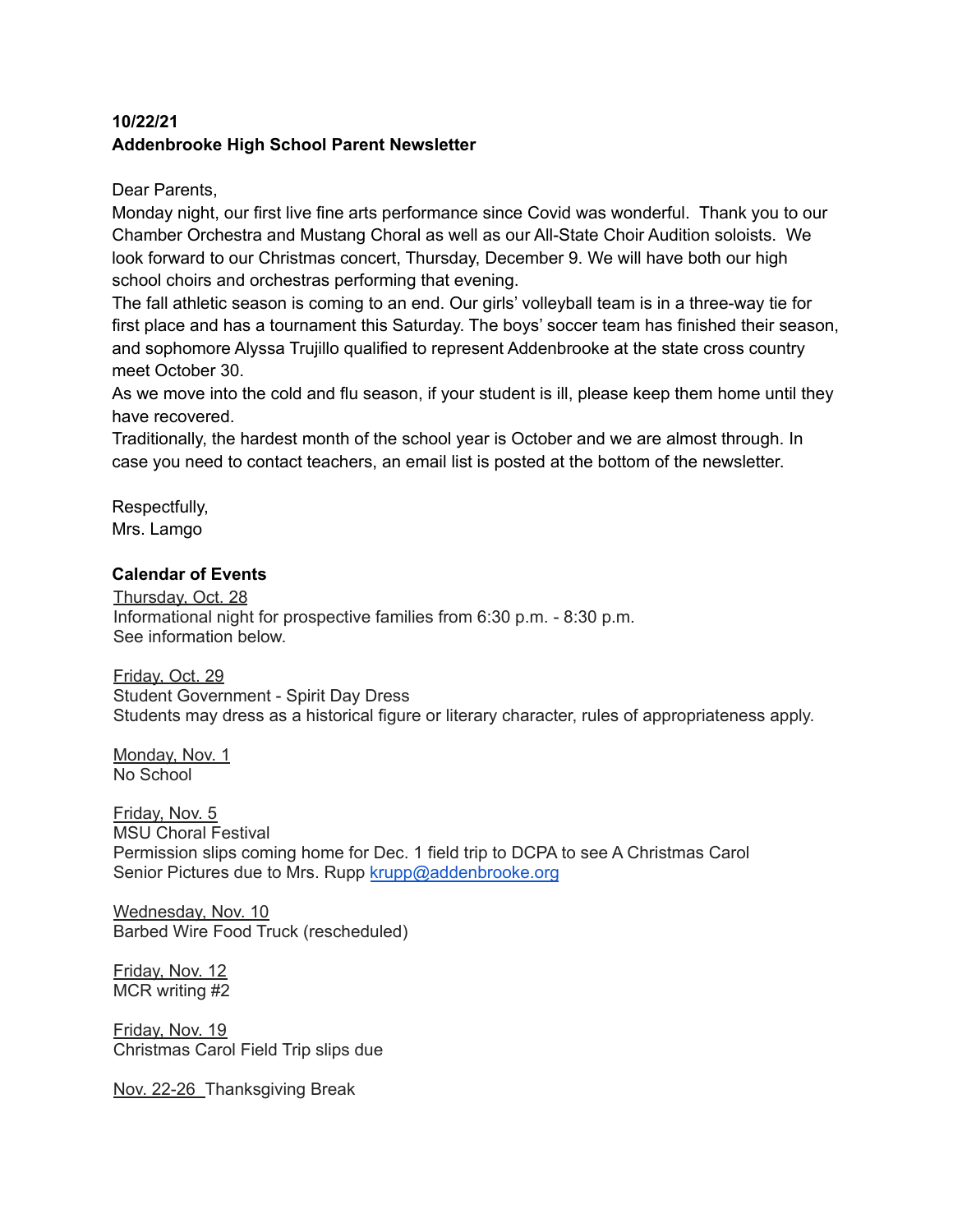Wednesday, Dec. 1 All-school field trip to A Christmas Carol

#### **Trick or Treat Street candy donations**

If you would like to supply candy for the K-8 Trick or Treat Street, we would gladly accept your donations. Trick or Treat Street will be held on Monday, Oct. 25 at 6:30. Members of the high school student government and NHS will be assisting. All candy we collect will be used over at the K-8.

## **Information Night**

If you believe in what we do for students, please share your love for classical education with your neighbors, friends and other family members. Invite them to one of our October or November enrollment meetings for our 2022-23 school year. Steady growth is essential as we continue to provide the needed services for all of our students. Informational meetings for the 2022-23 enrollment season will be held on **Thursday, October 28,** or **Tuesday, November 16,** at 6:30 p.m. Please help us spread the word that Addenbrooke is something quite special so that families you care about can become a part of our Classical Education movement. Your invited guests will see and experience our community for themselves.

## **2021-2022 High School Teacher List**

#### **Math**

Algebra I Paul Lewis- [plewis@addenbrooke.org](mailto:plewis@addenbrooke.org) **Geometry** Denny Seebeck- [dseebeck@addenbrooke.org](mailto:dseebeck@addenbrooke.org) Evelyn Fiadonu- [efiadonu@addenbrooke.org](mailto:efiadonu@addenbrooke.org) Algebra II Paul Lewis- [plewis@addenbrooke.org](mailto:plewis@addenbrooke.org) Denny Seebeck- [dseebeck@addenbrooke.org](mailto:dseebeck@addenbrooke.org) **Statistics** Denny Seebeck- [dseebeck@addenbrooke.org](mailto:dseebeck@addenbrooke.org) Evelyn Fiadonu- [efiadonu@addenbrooke.org](mailto:efiadonu@addenbrooke.org)

## **Humane Letters (history)**

Classical & Biblical World Dr. Francesca Tronchin- [ftronchin@addenbrooke.org](mailto:ftronchin@addenbrooke.org) Lucas Barnts- [lbarnts@addenbrooke.org](mailto:lbarnts@addenbrooke.org) Medieval & Modern Europe Dr. Francesca Tronchin- [ftronchin@addenbrooke.org](mailto:ftronchin@addenbrooke.org) U.S. History Denny Seebeck- [dseebeck@addenbrooke.org](mailto:dseebeck@addenbrooke.org) American Government / Economics Dr. Bob Snead- [rsnead@addenbrooke.org](mailto:rsnead@addenbrooke.org)